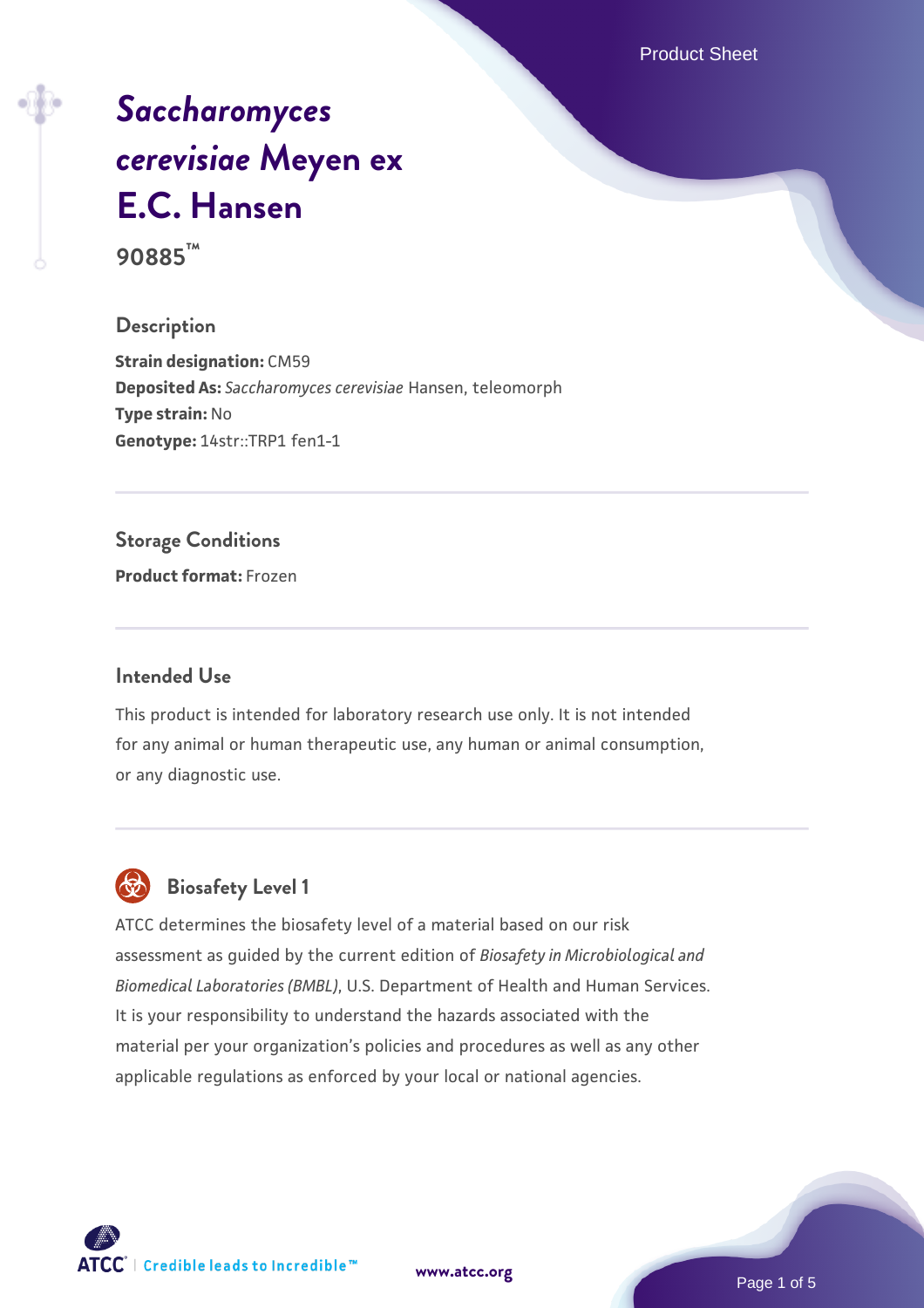ATCC highly recommends that appropriate personal protective equipment is always used when handling vials. For cultures that require storage in liquid nitrogen, it is important to note that some vials may leak when submersed in liquid nitrogen and will slowly fill with liquid nitrogen. Upon thawing, the conversion of the liquid nitrogen back to its gas phase may result in the vial exploding or blowing off its cap with dangerous force creating flying debris. Unless necessary, ATCC recommends that these cultures be stored in the vapor phase of liquid nitrogen rather than submersed in liquid nitrogen.

### **Certificate of Analysis**

For batch-specific test results, refer to the applicable certificate of analysis that can be found at www.atcc.org.

# **Growth Conditions**

**Medium:**  [ATCC Medium 1245: YEPD](https://www.atcc.org/-/media/product-assets/documents/microbial-media-formulations/1/2/4/5/atcc-medium-1245.pdf?rev=705ca55d1b6f490a808a965d5c072196) **Temperature:** 25°C

### **Material Citation**

If use of this material results in a scientific publication, please cite the material in the following manner: *Saccharomyces cerevisiae* Meyen ex E.C. Hansen (ATCC 90885)

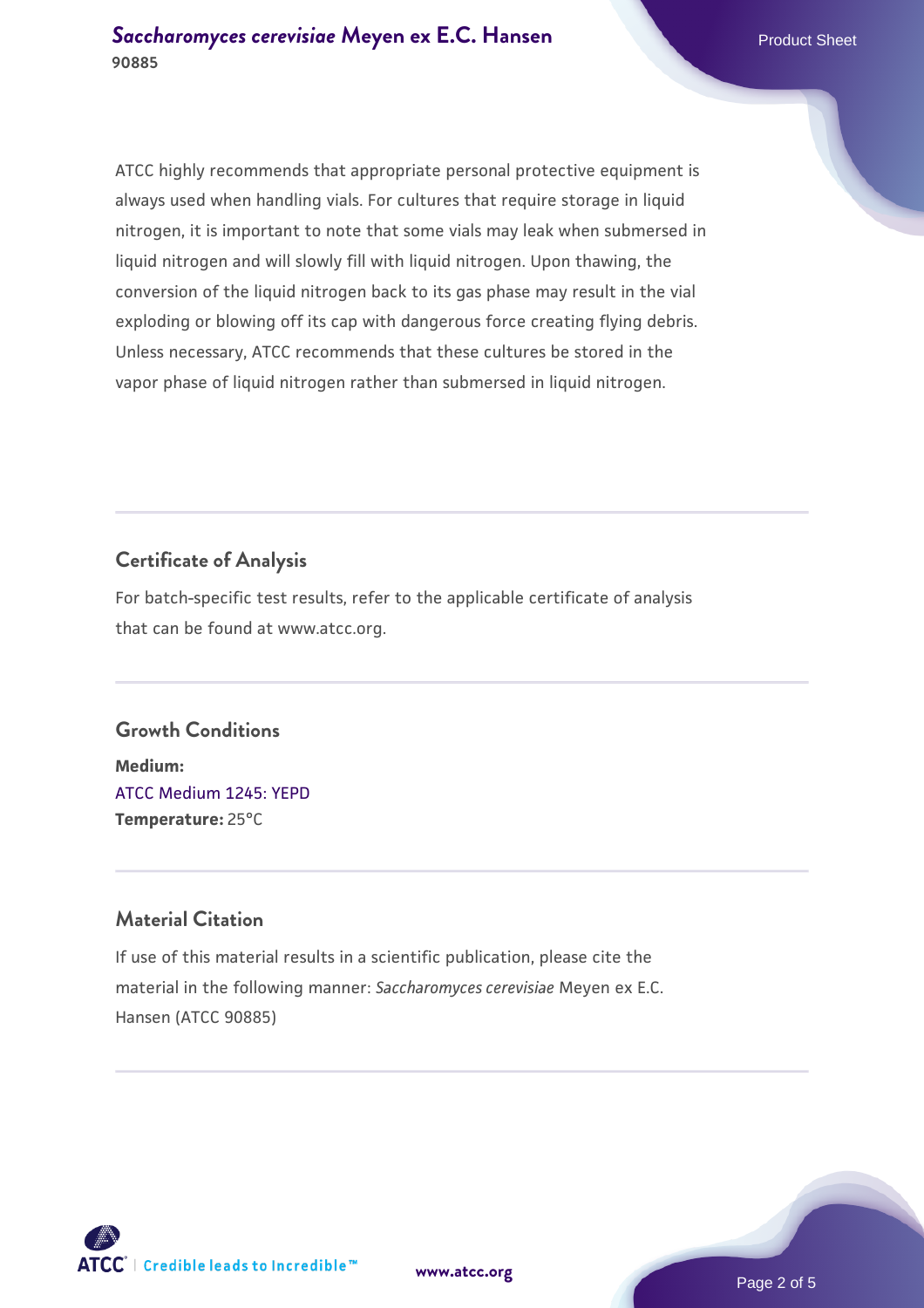#### **[Saccharomyces cerevisiae](https://www.atcc.org/products/90885)** [Meyen ex E.C. Hansen](https://www.atcc.org/products/90885) **90885**

#### **References**

References and other information relating to this material are available at www.atcc.org.

#### **Warranty**

The product is provided 'AS IS' and the viability of ATCC® products is warranted for 30 days from the date of shipment, provided that the customer has stored and handled the product according to the information included on the product information sheet, website, and Certificate of Analysis. For living cultures, ATCC lists the media formulation and reagents that have been found to be effective for the product. While other unspecified media and reagents may also produce satisfactory results, a change in the ATCC and/or depositor-recommended protocols may affect the recovery, growth, and/or function of the product. If an alternative medium formulation or reagent is used, the ATCC warranty for viability is no longer valid. Except as expressly set forth herein, no other warranties of any kind are provided, express or implied, including, but not limited to, any implied warranties of merchantability, fitness for a particular purpose, manufacture according to cGMP standards, typicality, safety, accuracy, and/or noninfringement.

#### **Disclaimers**

This product is intended for laboratory research use only. It is not intended for any animal or human therapeutic use, any human or animal consumption, or any diagnostic use. Any proposed commercial use is prohibited without a license from ATCC.

While ATCC uses reasonable efforts to include accurate and up-to-date information on this product sheet, ATCC makes no warranties or representations as to its accuracy. Citations from scientific literature and



**[www.atcc.org](http://www.atcc.org)**

Page 3 of 5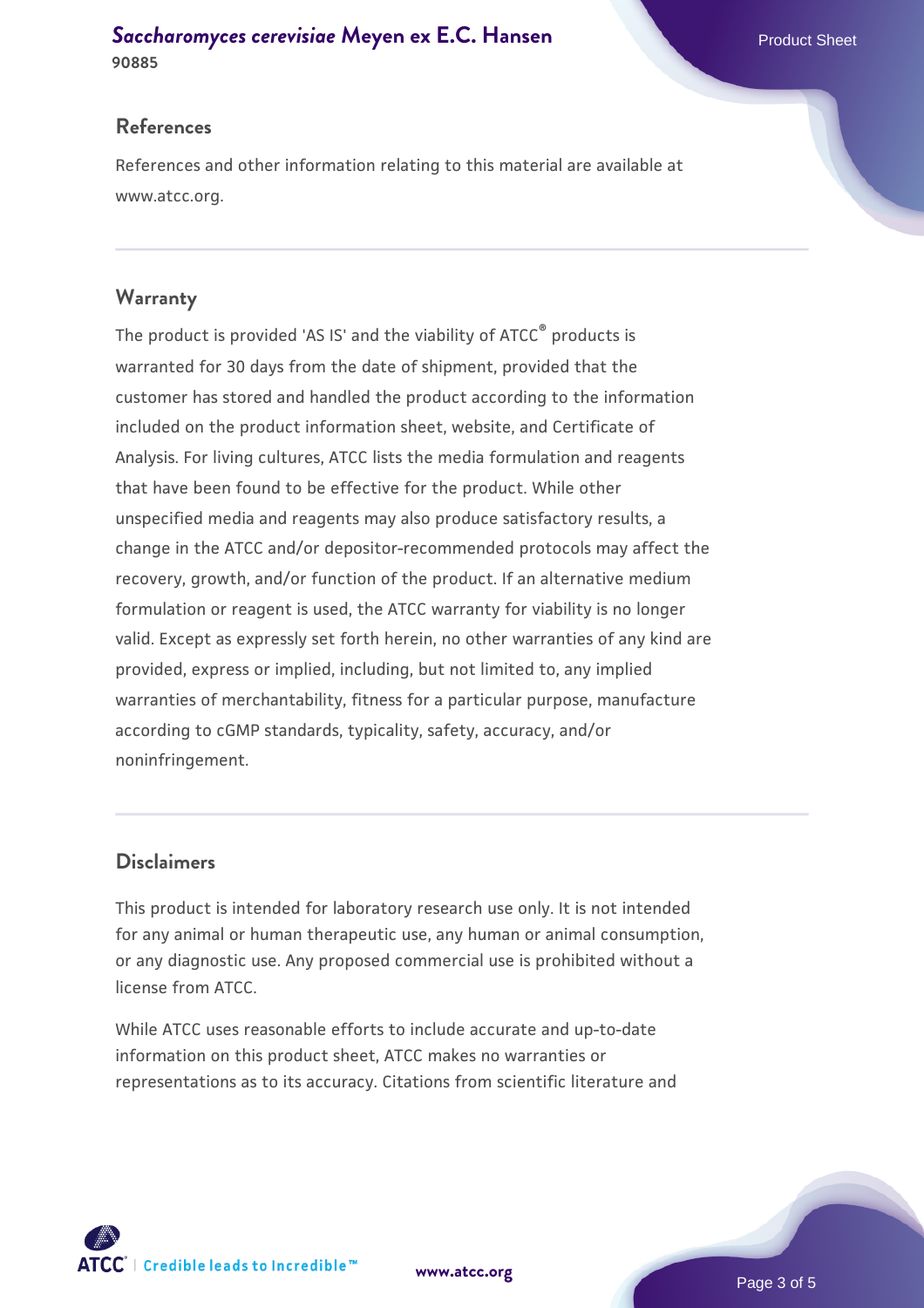patents are provided for informational purposes only. ATCC does not warrant that such information has been confirmed to be accurate or complete and the customer bears the sole responsibility of confirming the accuracy and completeness of any such information.

This product is sent on the condition that the customer is responsible for and assumes all risk and responsibility in connection with the receipt, handling, storage, disposal, and use of the ATCC product including without limitation taking all appropriate safety and handling precautions to minimize health or environmental risk. As a condition of receiving the material, the customer agrees that any activity undertaken with the ATCC product and any progeny or modifications will be conducted in compliance with all applicable laws, regulations, and guidelines. This product is provided 'AS IS' with no representations or warranties whatsoever except as expressly set forth herein and in no event shall ATCC, its parents, subsidiaries, directors, officers, agents, employees, assigns, successors, and affiliates be liable for indirect, special, incidental, or consequential damages of any kind in connection with or arising out of the customer's use of the product. While reasonable effort is made to ensure authenticity and reliability of materials on deposit, ATCC is not liable for damages arising from the misidentification or misrepresentation of such materials.

Please see the material transfer agreement (MTA) for further details regarding the use of this product. The MTA is available at www.atcc.org.

#### **Copyright and Trademark Information**

© ATCC 2021. All rights reserved. ATCC is a registered trademark of the American Type Culture Collection.

#### **Revision**

This information on this document was last updated on 2021-05-19



**[www.atcc.org](http://www.atcc.org)**